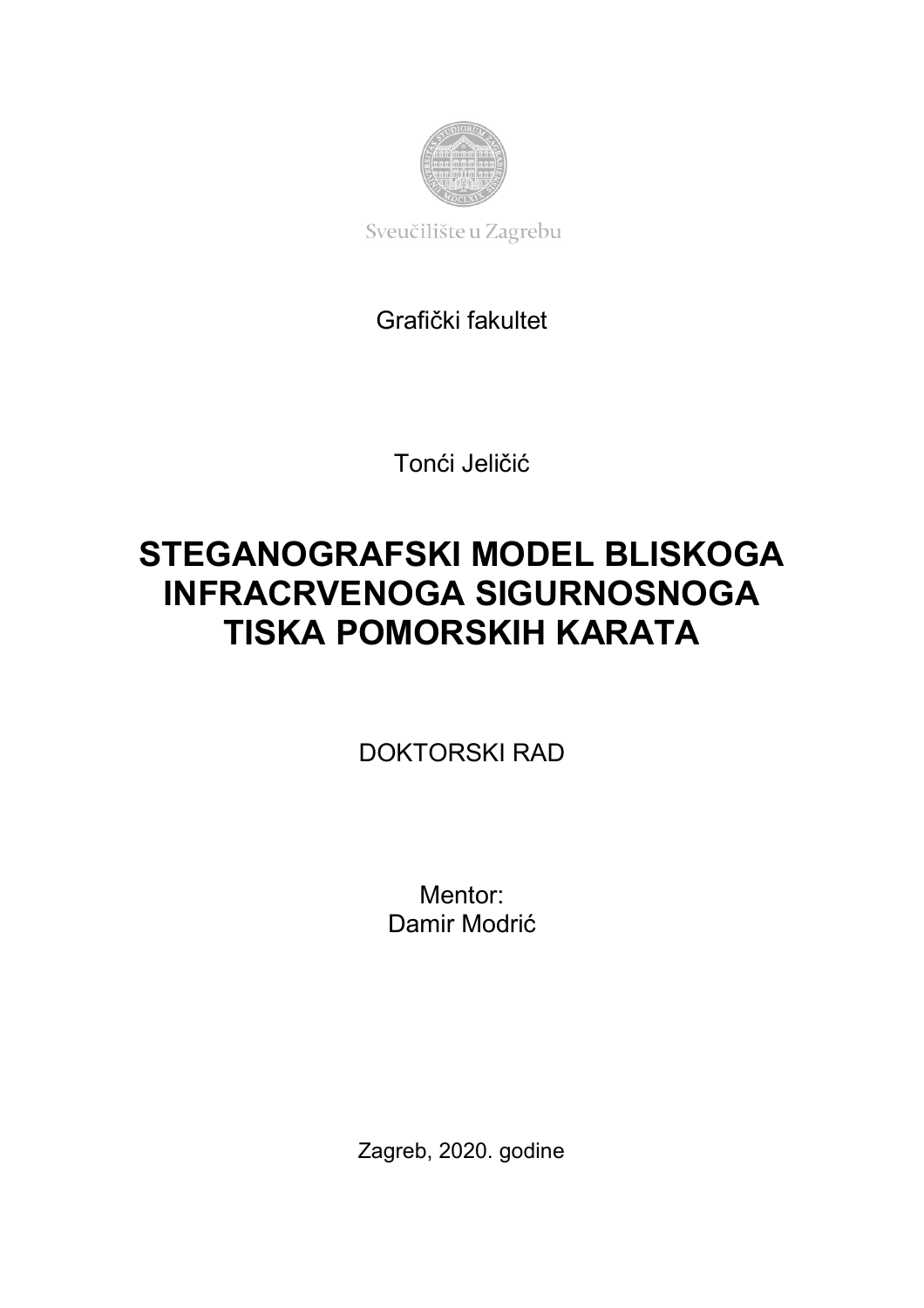

University of Zagreb

# Faculty of Graphic Arts

Tonći Jeličić

# **STEGANOGRAPHIC MODEL OF NEAR-INFRARED SECURITY PRINTING OF NAUTICAL CHARTS**

DOCTORAL DISSERTATION

Supervisor: Damir Modrić

Zagreb, 2020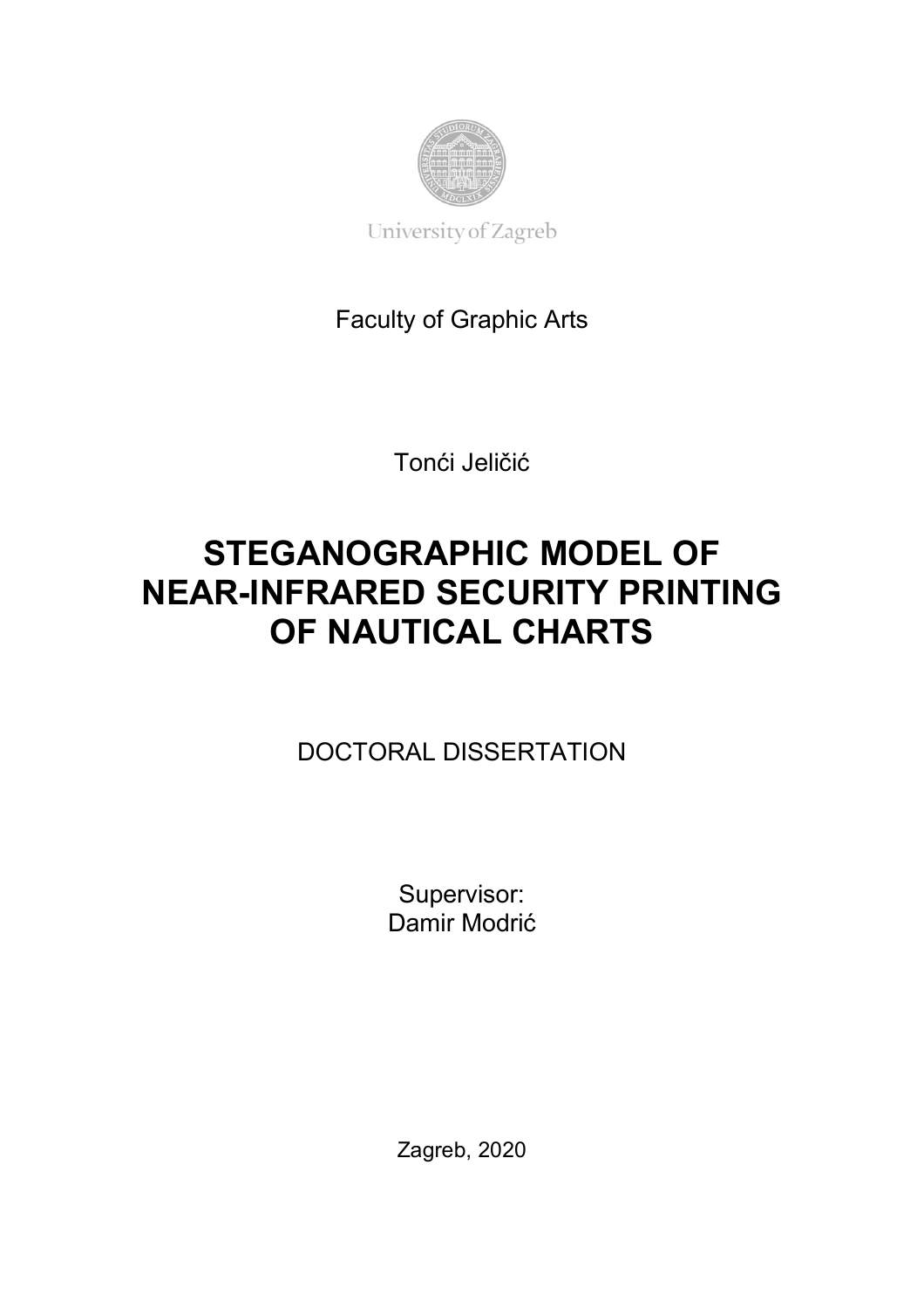#### **UDK BROJ: 655.3:535.1:528.9:347.78**

# *Imenovano Povjerenstvo za ocjenu doktorskoga rada:*

1. prof. dr. sc. Klaudio Pap, Sveučilište u Zagrebu Grafički fakultet, predsjednik,

2. prof. dr. sc. Vilko Žiljak, prof. emer., Sveučilište u Zagrebu Grafički fakultet, član,

3. prof. dr. sc. Josip Kasum, Sveučilište u Splitu Sveučilišni odjel za forenzične znanosti, vanjski član.

#### *Imenovano Povjerenstvo za obranu doktorskoga rada:*

1. prof. dr. sc. Klaudio Pap, Sveučilište u Zagrebu Grafički fakultet, predsjednik,

2. prof. emer. dr. sc. Vilko Žiljak, Sveučilište u Zagrebu Grafički fakultet, član,

3. prof. dr. sc. Josip Kasum, Sveučilište u Splitu, Sveučilišni odjel za forenzične znanosti, član,

4. doc. dr. sc. Nikolina Stanić Loknar, Sveučilište u Zagrebu Grafički fakultet, zamjenska članica,

5. izv. prof. dr. sc. Mario Barišić, Sveučilište Sjever, zamjenski vanjski član.

### *Mentor:*

izv. prof. dr. sc. Damir Modrić, Sveučilište u Zagrebu Grafički fakultet

*Datum obrane doktorskoga rada:* 28. veljače 2020.

*Mjesto obrane doktorskoga rada:* Sveučilište u Zagrebu Grafički fakultet

# *Povjerenstvo za obranu doktorskoga rada donijelo je sljedeću odluku:*

"Obranio s ocjenom summa cum laude (*s najvećom pohvalom*) jednoglasnom odlukom Povjerenstva"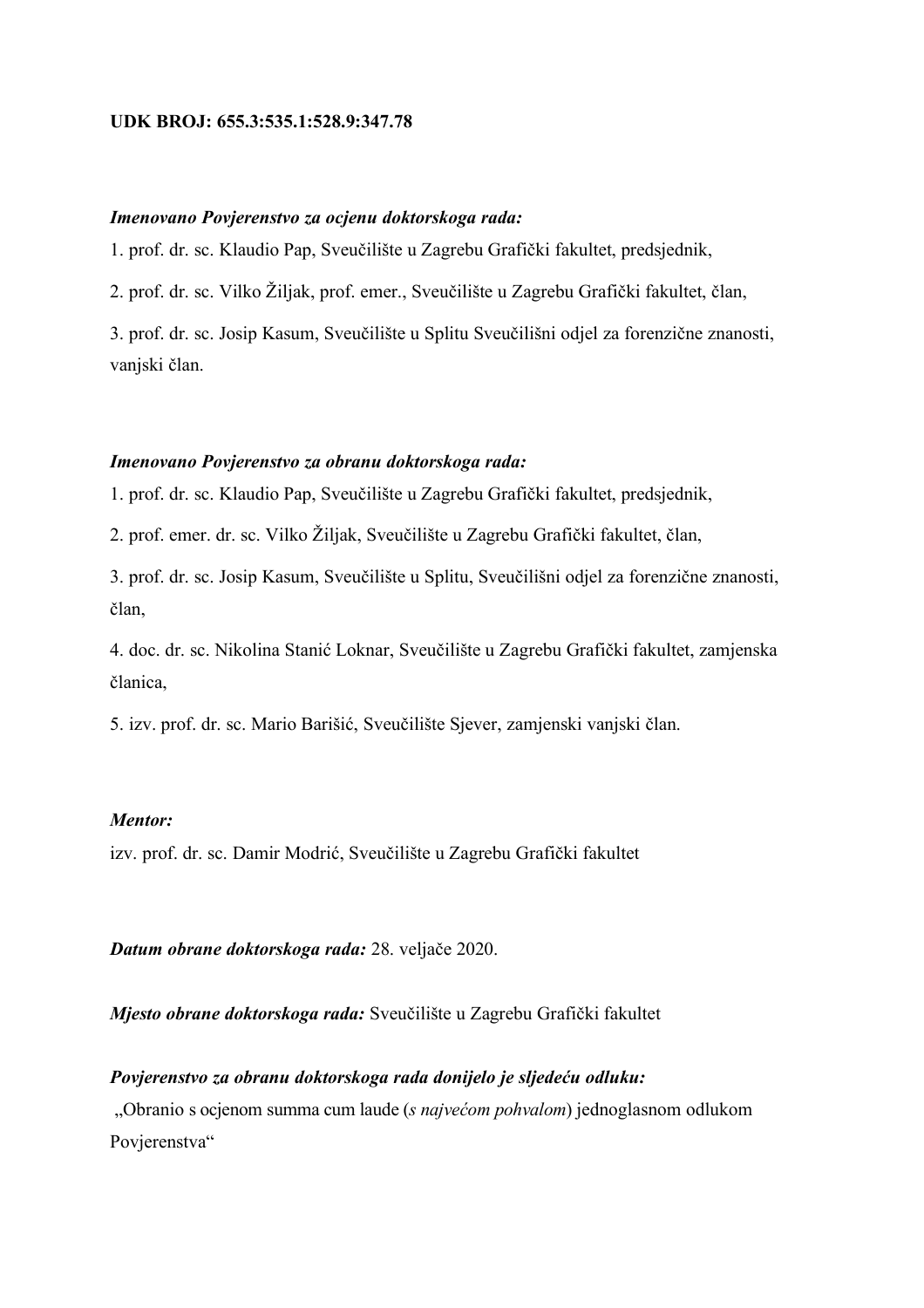#### **Sažetak**

U cilju zaštite autorskih prava hidrografskih organizacija koje izdaju pomorske karte, te posebno radi očuvanja razine sigurnosti plovidbe, nužno je smanjiti rizik od krivotvorenja. Stoga se predlaže i opravdava uvođenje sigurnosnih elemenata zaštite pomorskih karata. Uz ranije poznate i praktično primjenjive elemente zaštite (vodeni žig u papiru i hologram), uvode se novi sigurnosni elementi temeljeni na InfrareDesign® (IRD) tiskarskoj tehnologiji.

Cilj istraživanja je prijedlog nove sistematizacije i uvođenje novog učinkovitog modela zaštite službenih pomorskih karata od krivotvorenja. Na taj se način utječe na pouzdanost informacijskog sadržaja i posljedično na podizanje razine sigurnosti plovidbe.

Zaštita pomorskih karata od krivotvorenja ima dvostruku ulogu. Prva je zaštita autorskih prava izdavača, kojima se krivotvorenjem nanosi određena financijska šteta. Druga uloga predloženog modela zaštite je u očuvanju razine sigurnosti plovidbe. Naime, korištenje pomorskih karata koje nisu izdane i ažurirane od strane ovlaštenog ureda i organiziranog sustava distribucije, mogu dovesti u opasnost korisnika odnosno plovilo, teret i posadu.

U tehnološkom smislu, primjena novog sustava boja ne postavlja nikakve posebne zahtjeve, obzirom da se za pomorske karte primjenjuju klasična i digitalna tehnologija. Obe navedene tehnologije bazirane su na tisku odnosno ispisu procesnim CMYK bojama. Prednost takve definicije boja je upravo mogućnost primjene različitih tiskarskih tehnologija.

Informacijska perspektiva uvođenja novog sustava boja je omogućavanje potpune kontrole nad informacijskim sadržajem pomorske karte. Informacijski sadržaj karte je podijeljen po kriterijima nautičke važnosti.

Kako bi se provjerila učinkovitost novih zaštitnih elemenata u temu je uključena i grafička forenzike koje se bavi sprječavanjem krivotvorenja i vještačenjem spornih dokumenata.

Uvođenje novog sustava boja i primjena IRD tehnologije skrivene slike na pomorskim kartama je korak prema svojevrsnoj "proširenoj stvarnosti". Informacijski sadržaj koji nije dostupan ljudskom oku na ovaj način postaje stvaran pomoću uređaja za detekciju i promatranje u NIR području. "Proširena stvarnost" potpuno novi način interpretacije informacija, do sada neprimjenjen u praksi hidrografskih ureda u svijetu, na način da se uvodi dualna slika odnosno dualni informacijski sadržaj.

**Ključne riječi:** pomorska karta, zaštita od krivotvorenja, steganografski model, sigurnosni tisak, InfrareDesign tehnologija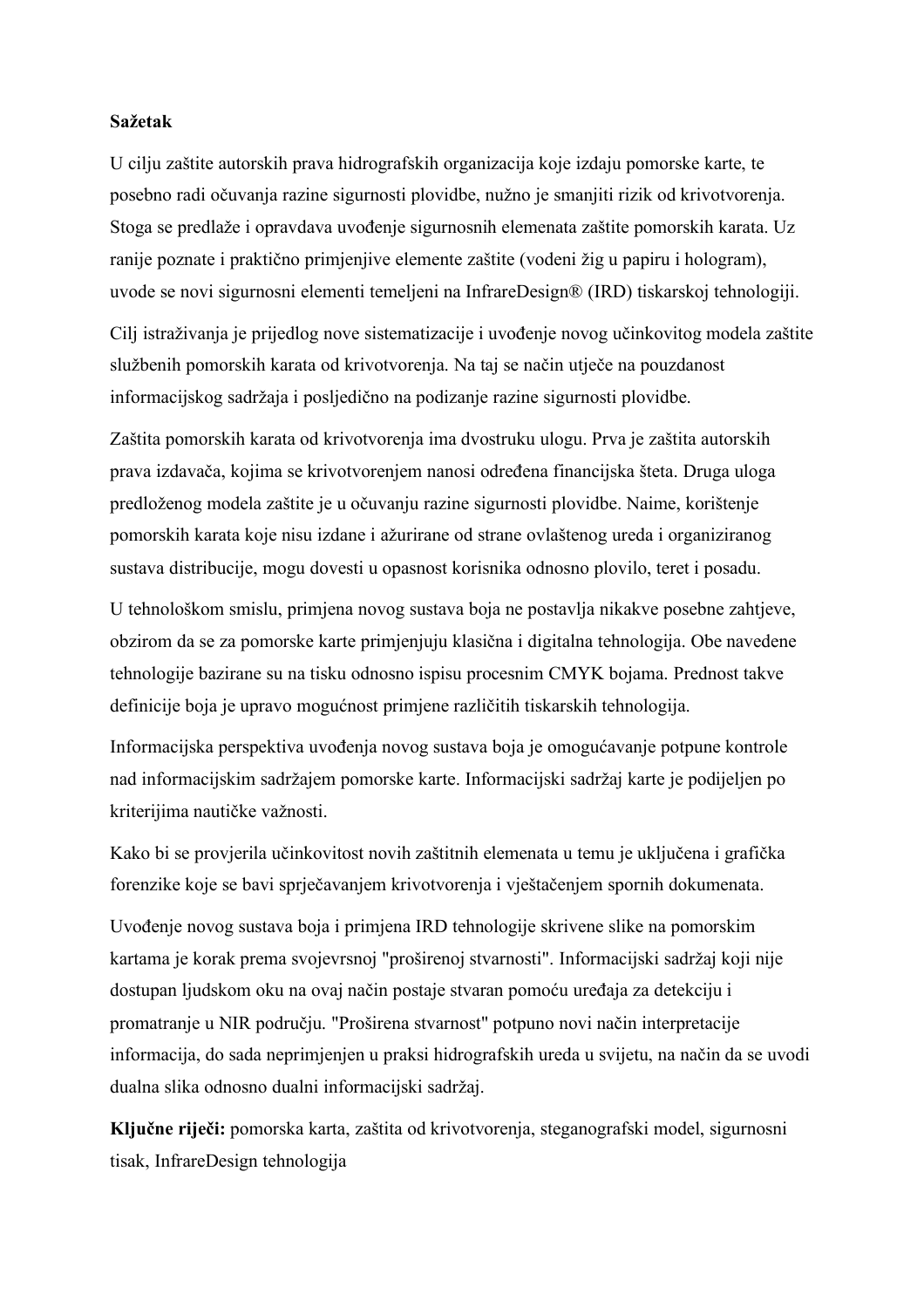### *Extended abstract*

*Official nautical charts (eng. chart, sea chart, marine chart; fra. carte marine; ger. Seekarte; ita. carta nautica, carta marina, cro. pomorska karta) are one of the basic navigation aids. Given their purpose and method of publishing, they are copyrighted documents. Their counterfeiting, in addition to some financial harm to the publisher, could put the user at risk at sea. Forged nautical charts can cause an imminent threat to navigation safety and endanger human lives at sea. In order to ensure the reliability of the information content of nautical charts and to preserve the level of navigation safety, it is necessary to minimize the risk of counterfeiting.*

*Therefore, it is proposed and justified to introduce security features for the protection of nautical charts. In addition to the previously known and practically applicable security features (watermarked paper and hologram), new security features based on InfrareDesign® (IRD) hidden image technology, are being introduced.*

*The steganographic model of near-infrared (NIR) security printing using IRD technology enables the protection of nautical charts to be raised to a higher level using existing conventional and digital printing techniques. Besides counterfeit prevention, the application of this model also enables the expansion of information content without affecting the visual clarity of the map in the visible spectrum.*

*There are international recommendations on the use of colours regarding nautical charts but there is no information on the spectrographic composition of these colours. Therefore, spectrographic measurement of colours is carried out, which extends beyond the visible to the near-infrared part of the spectrum. Spectroscopy is the starting point for the unambiguous and scientifically based proposal for the application of new colours on nautical charts.*

*In order to test the effectiveness of new security features, besides graphic technology, this multidisciplinary topic also includes the field of graphic forensics, which deals with, among other things, the prevention of counterfeiting and the examination of questioned documents.*

#### *Protection of official nautical charts against counterfeiting*

*In order to protect the copyright of hydrographic organizations that issue nautical charts, and in particular to preserve the level of navigation safety, it is necessary to reduce the risk of*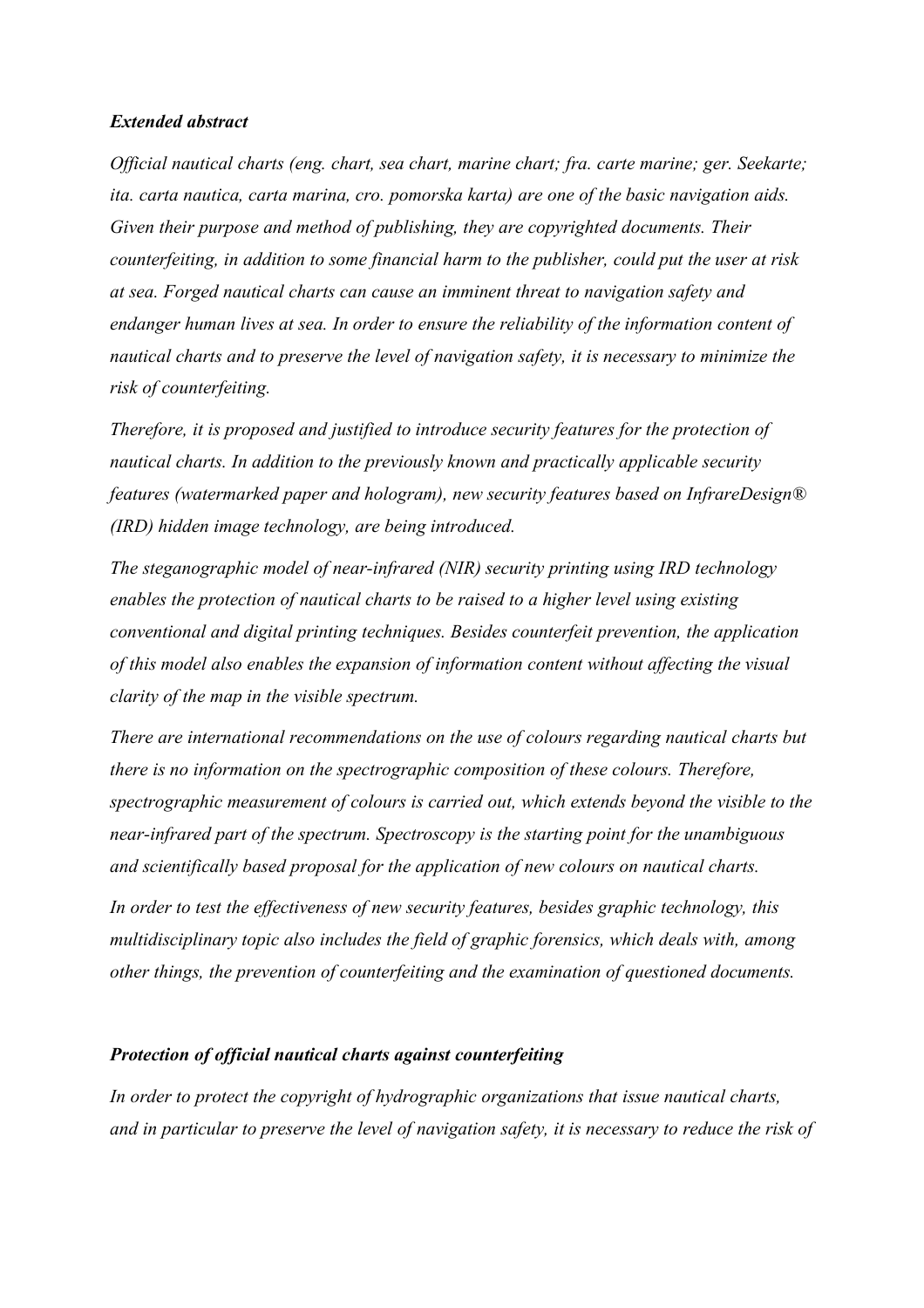*counterfeiting. To protect official nautical charts against counterfeiting, security elements in material, printing/press and colours may be applied.*

*In this regard, it is proposed to introduce security elements at three levels:*

- *1. Watermark in cartographic paper,*
- *2. Publisher Trademark Hologram and*
- *3. Application of InfrareDesign hidden image technology.*

*InfrareDesign® (IRD) technology is suitable for the nautical charts because it can be applied to the various classical and digital printing technologies that are used to produce them.*

*The use of InfrareDesign technology enables the selection of information content that will be visible or invisible in a particular part of the electromagnetic spectrum.*

*For example, a hydrographic original (with all depth marks) can be used for special purposes, as hidden or invisible information in the visible part of the spectrum, which at the same time will be visible in the near-infrared part of the spectrum.*

*The main activity of hydrography involves the preparation and creation of hydrographic data in order to produce hydrographic originals. The hydrographic original is the basis according to which nautical charts, plans and other publications relevant to navigation safety, are made.*

*To maintain the visibility of the chart, the information contained in the hydrographic original shall be reduced by map generalization only to display the depths necessary for safe navigation. Most of the depth information obtained from the hydrographic survey is reduced and does not appear on the chart.*

*Through the use of the IRD technology, the visual status of the chart in the visible part of the spectrum (in daylight or artificial light), remains unchanged. Hidden additional information from the hydrographic original is visible when verifying the issue's authenticity, as well as for observation for special purposes.*

*The infrared property of the dye disables recording, scanning or any other unauthorized copying or reproduction.*

*Besides the protection against counterfeiting, it is possible to expand the information content of the nautical chart for the purpose of raising the level of navigation safety. Furthermore, additional informational content can be used for special purposes, for example, military and*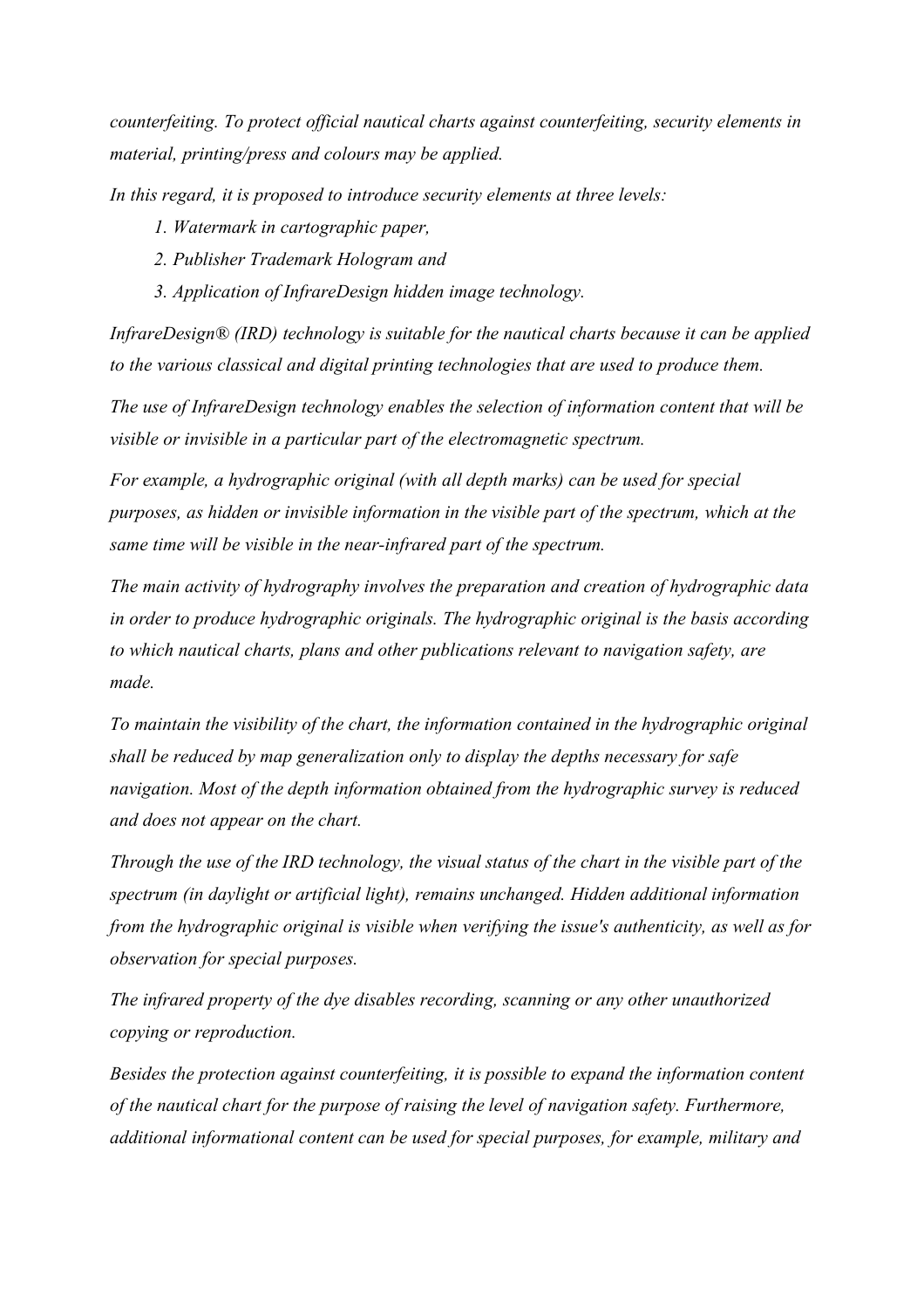*similar purposes, maritime-technical or commercial purposes (fishing, underwater construction, construction of marinas and harbours, etc.).* 

*This dissertation will show new methods of creating security graphics by programmed colour mixing intended for two separate wavelength ranges.*

# *The purpose of the research*

*The purpose of the research is to offer a systematization and introduction of a new effective model to protect official nautical charts against counterfeiting. This will affect the reliability of the information content and consequently increase the level of navigation safety.*

*The specific objective is to introduce new spectrographic characteristics of colours that are applicable to different nautical chart printing techniques.*

*A new information system for the absorption characteristics of colours in the visible and near infrared region will be introduced, thereby extending the information content on nautical charts.*

#### *Research Hypotheses*

*1. Based on InfrareDesign® printing technology, a new steganographic model of infrared security printing of nautical charts will be developed.*

*2. The application of the new model will allow the information content of the charts to expand, which will be visible only in the near infrared region.*

*3. Key parameter identification of twin colours is based on spectrographic colour tests.*

*4. A completely new model to protect nautical charts from counterfeiting will be proposed to the International Hydrographic Organization.*

## *Expected scientific contribution of the proposed research*

*The expected scientific contribution is the development of a new steganographic model for the protection of nautical charts against counterfeiting. A new systematization will be introduced while applying safety elements in the printing of nautical charts in material, printing and colourants.*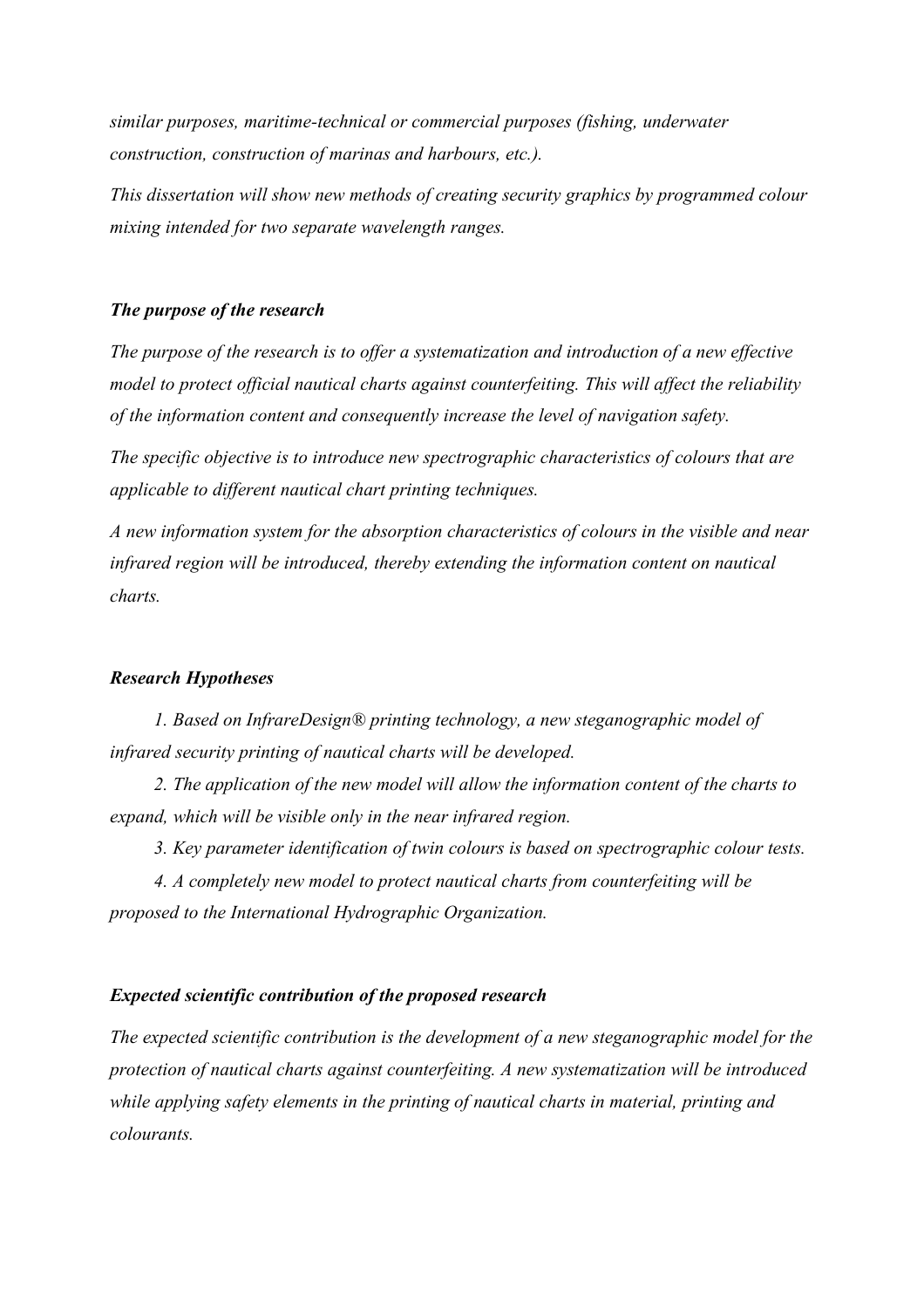*Furthermore, contribution is in expansion of the information content of nautical charts with the hidden level of information in the infrared part of the spectrum. The optimal values of CMYKIR separation will be determined in the range of standard process dyes in nautical chart printing by different printing technologies.*

# *Protection model proposal*

*In addition to analysis and proposal of previously known and applicable methods of protection, such as watermarks and holograms, the focus of the dissertation is on the introduction and application of IRD technology. Aside from counterfeiting protection, as its basic role, with the application of IRD technology, it is possible to expand the information content of the nautical chart or to display additional information important for navigation safety.*

*Research into the application of IRD technology has contributed to the functionality and protection of products and copyrights and thereby introduced a new field of operation and development of dye management technologies as well as detection systems. In doing so, they have become crucial when it comes to security.*

*In terms of communication and information, the steganographic model of applying a hidden image, is a significant breakthrough.*

*InfrareDesign® printing technology is the result of a long research by Croatian scientists in the field of colours and dyes in the visible - V (visible) and invisible near infrared - NIR (near infrared) parts of the spectrum. Its application has been tested and developed for various types of dyes and printing techniques, from offset press, flexo and screen printing, to digital printing technologies.*

*It is a steganographic method of hiding and transmitting information in order to conceal secret messages so that they are completely invisible to a third party during the transfer to the recipient and during the application.*

*Document verification is possible due to the specific dye response in the visible and nearinfrared spectrum. CMYKIR separation (Cyan, Magenta, Yellow, K-Black, InfraRed) is introduced in printing technology with a unique system of colour management that connects visible and near-infrared range of electromagnetic radiation.*